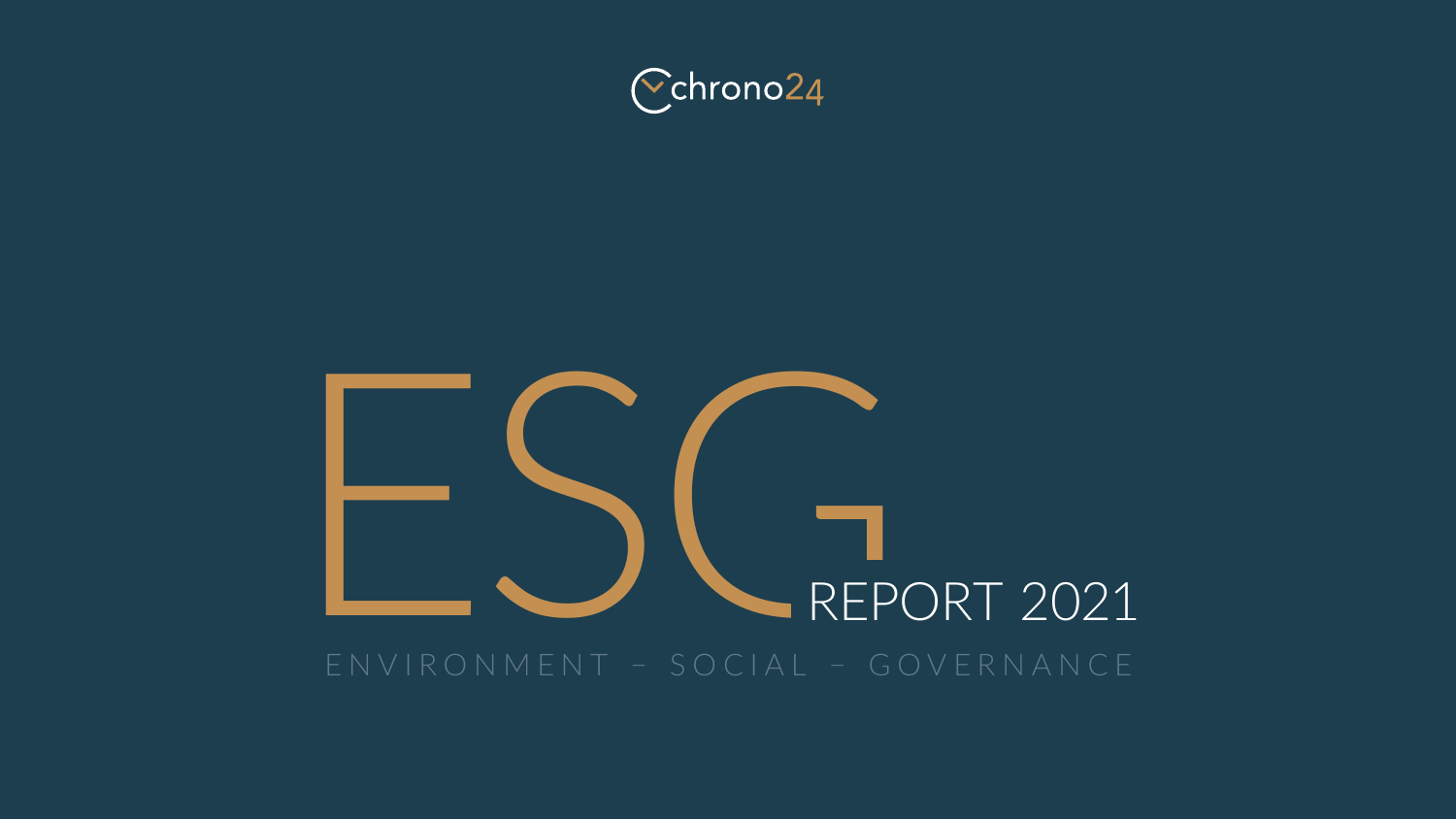### **Dear Readers,**

Facing challenges head-on and redefining the rules of the game: These have been our guiding principles since day one as an online marketplace positioned in the middle of a luxury watch industry steeped in tradition. Even so, the challenges that shaped the past year have demanded a lot from each and every one of us. Our social resilience has been put to the test – and will continue to be tested going forward – by a pandemic that had us firmly in its grip, political instability, and devastating natural disasters. Our focus has, therefore, been increasingly redirected to the essentials: humanity, mindfulness, solidarity, and the belief that we as a society can overcome all of these challenges together.

We are aware of the great responsibility, both to our employees and to the wider community.

"Together" is also key to Chrono24's success. 2021 was

a very positive year for us as a company. We significantly strengthened our team, and now more than 400 employees work to provide our users an optimized online shopping experience. I couldn't have imagined leading a team of 400 a few years ago – I'm proud, to say the least. In addition, thanks to a successful financing round, we were able to *join the* Unicorn Club in 2021. We want to use this financial momentum to put our forward-thinking plans and ideas into practice.



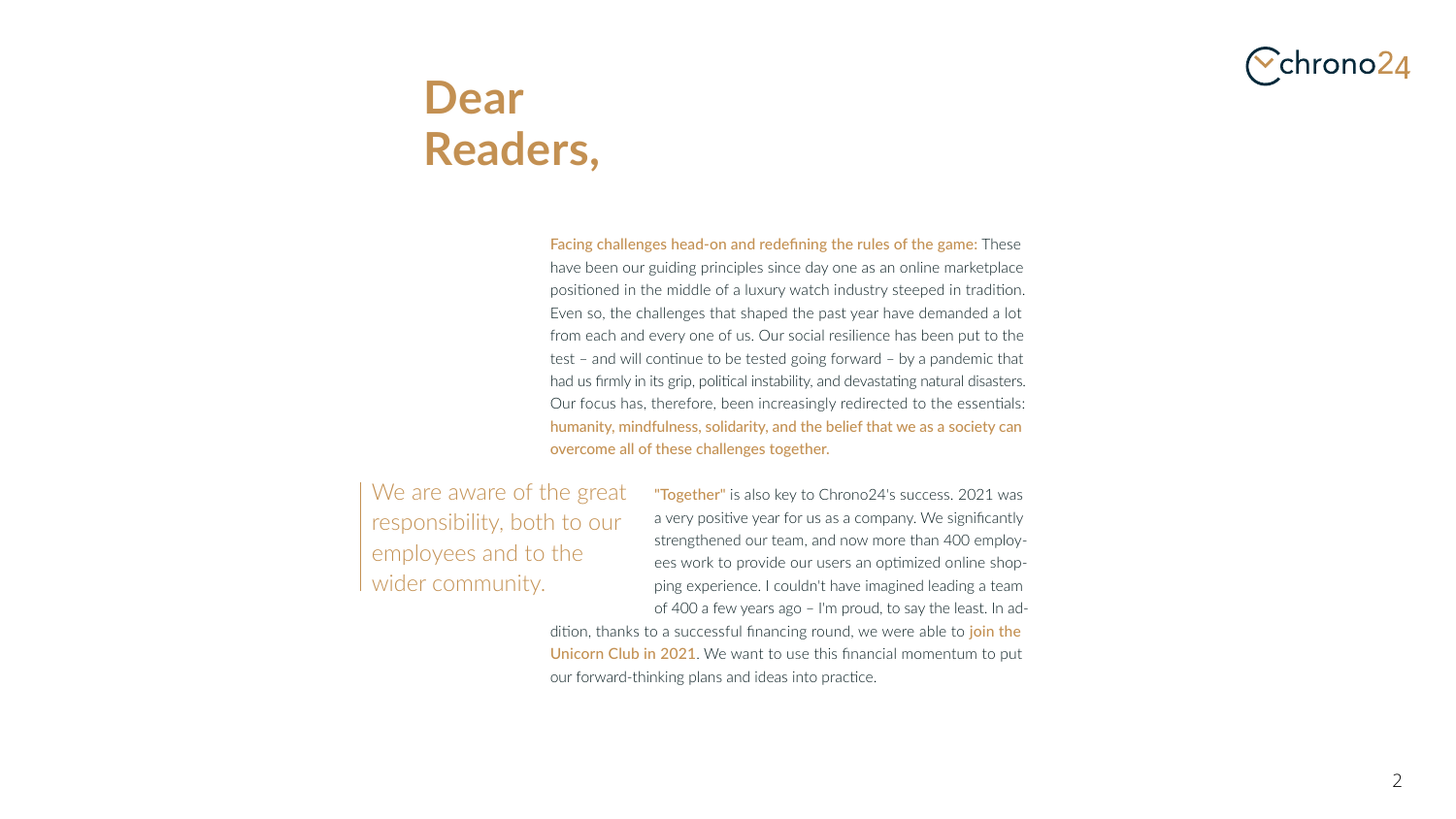



We are grateful for these privileges and also aware of the great responsibilities that come with them, both to our employees and to the wider community. We believe that sustainable economies offer significant addedvalue with future-oriented leadership and meaningful social and ecological engagement. With the publication of our first ESG report, we want to create more transparency around our actions by highlighting the areas we are working on and where we hope to improve in the future.



#### Here's to a socially conscious future,

 **Tim Stracke** Co-CEO and Founder

Tim Shadee

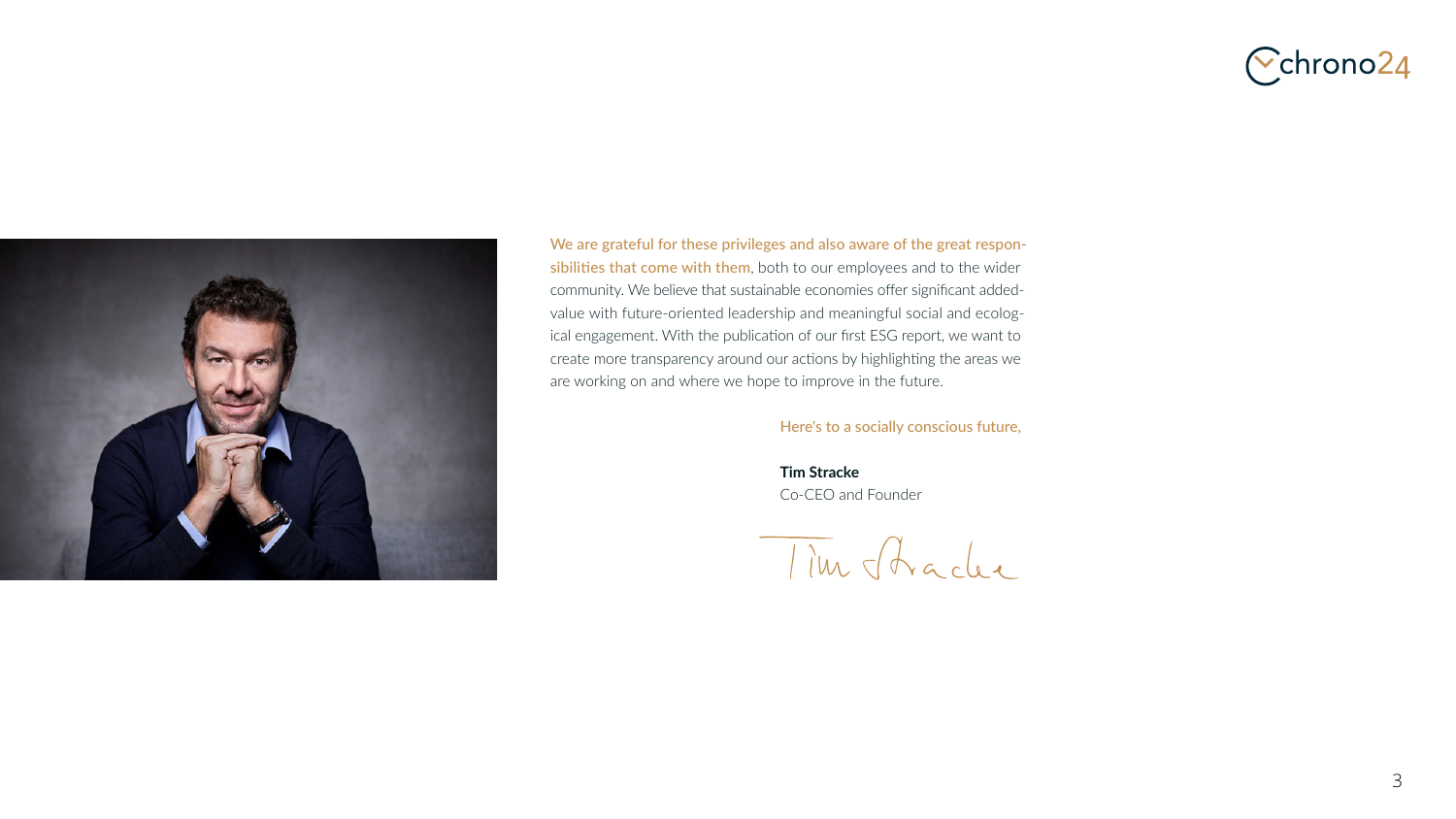### **Table of contents**

| <b>Employee and Manager Development</b> - Building Skills and Competencies |
|----------------------------------------------------------------------------|
|                                                                            |
| <b>Compliance</b> - Preventing Corruption and Money Laundering             |
|                                                                            |
|                                                                            |





**biva biva Equation 2 [Employee and Manager Development](#page-7-0)** – Building Skills and Competencies **8 Security and Data Private 2 Compliance** [– Preventing Corruption and Money Laundering](#page-14-0) **[1](#page-14-0)5 Tax Policy All Legal Requirements 18 Energy – Sustainable 22** 

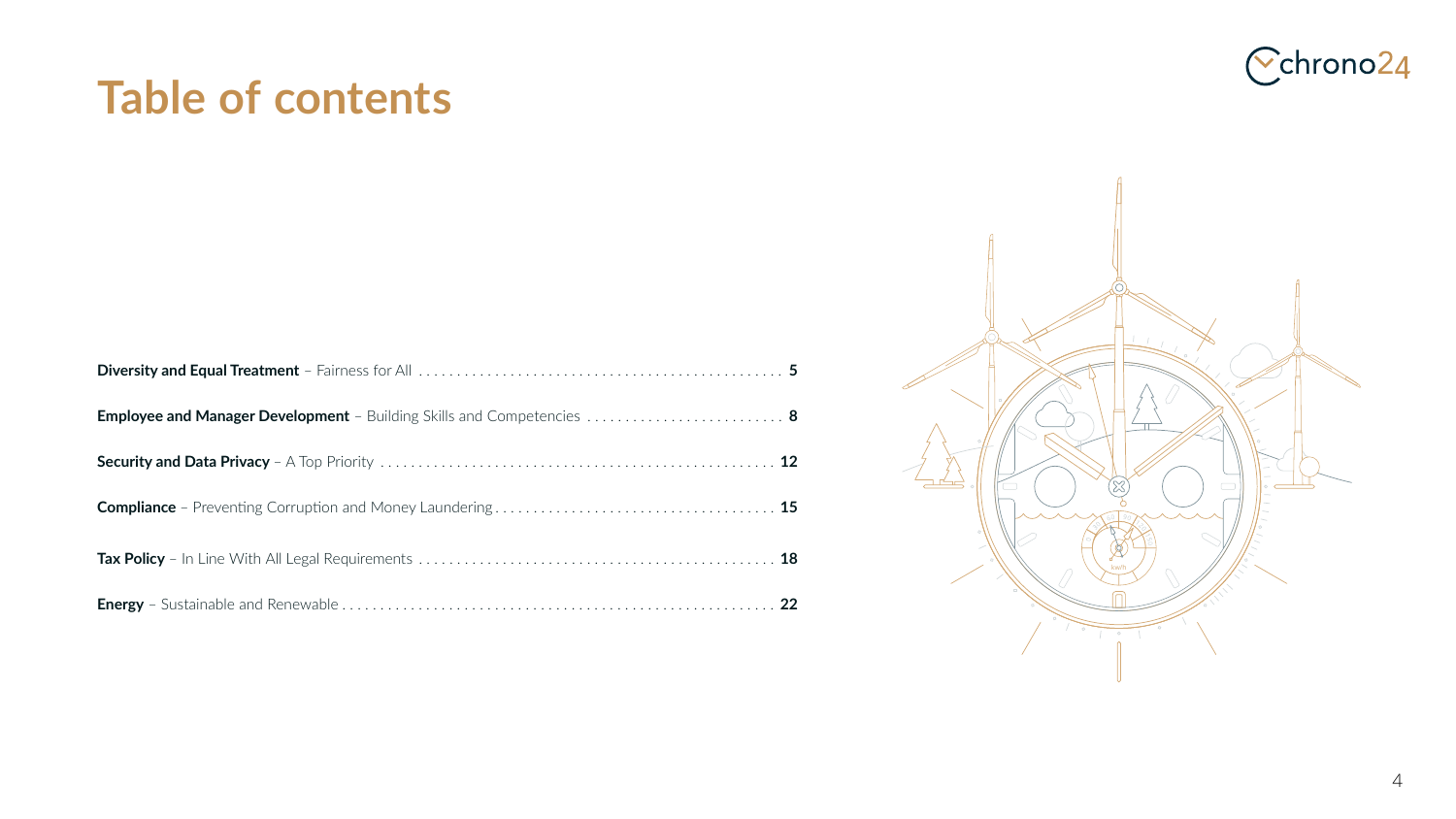<span id="page-4-0"></span>DIVERSITY AND EQUAL TREATMENT -FAIRNESS FOR ALL

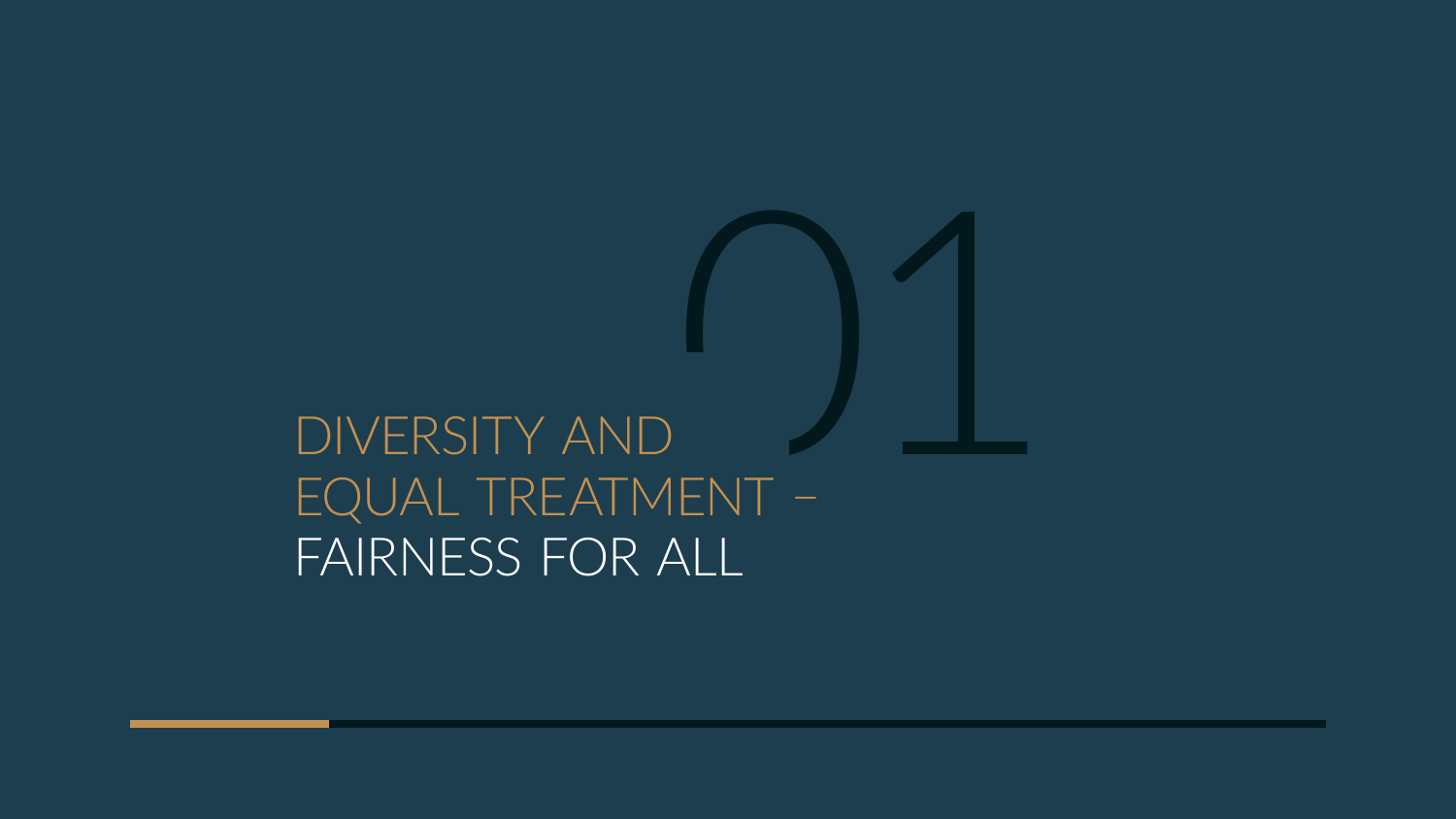Our company culture sees the uniqueness in every individual, unites different perspectives and experiences, and promotes respectful interactions with each other. We firmly believe that a diversity of genders, religions, ages, ethnicities, sexual orientations, and physical capabilities leads to a culture of tolerance and acceptance.

As an employer, we have always spoken out against and taken steps to prevent any form of discrimination.

For example, in 2021, we updated our application process, so it no longer asks for any age or gender data. Through this, we hope to lay the groundwork for equal opportunity and outwardly promote our commitment to diversity and equal treatment. We also plan to take further steps toward strengthening these values both within the company and in our daily lives.



### **Diversity and Equal Treatment: Fairness for All**

#### **Cultural Diversity**



IXX





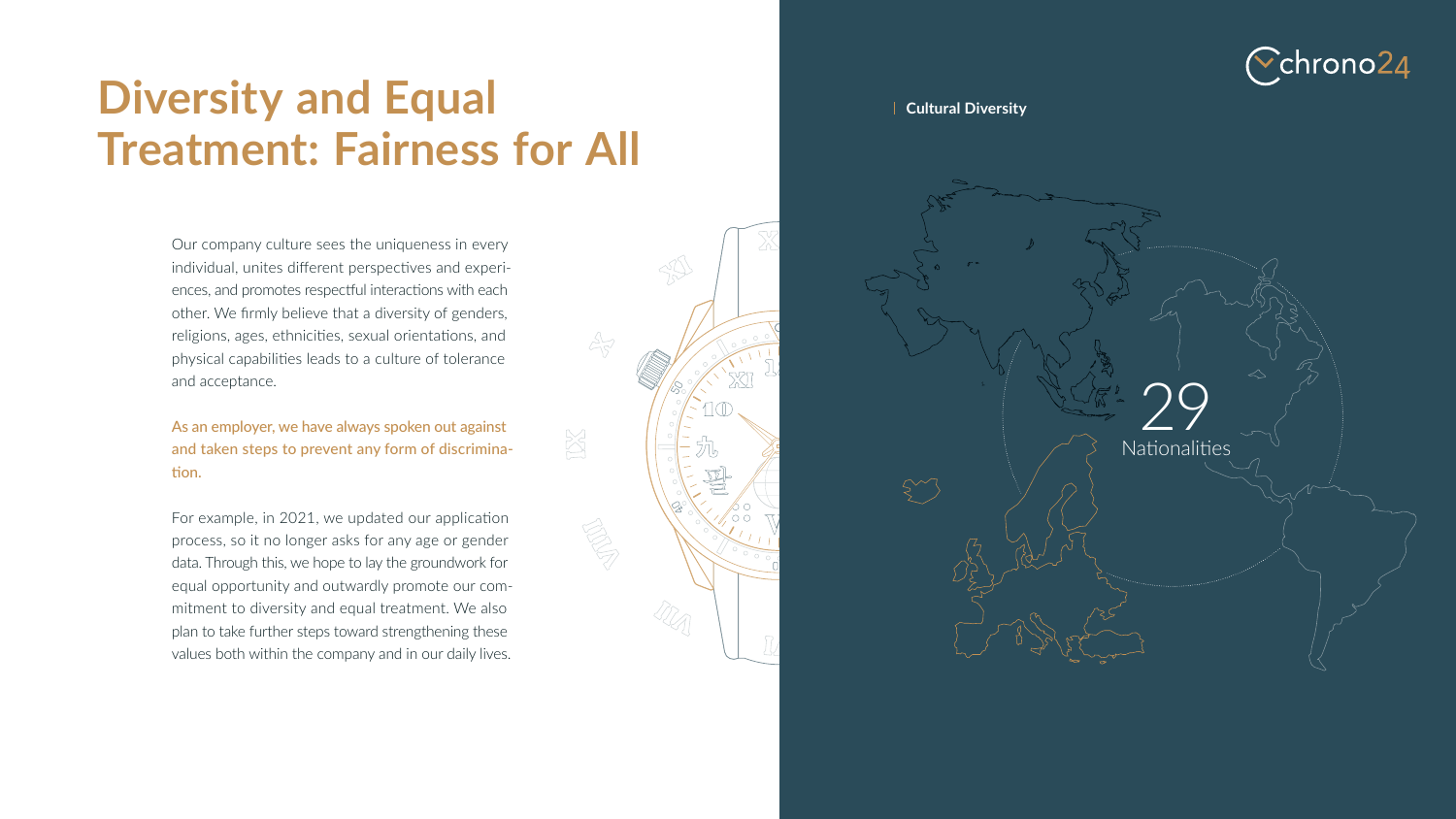



### **Age Distribution**





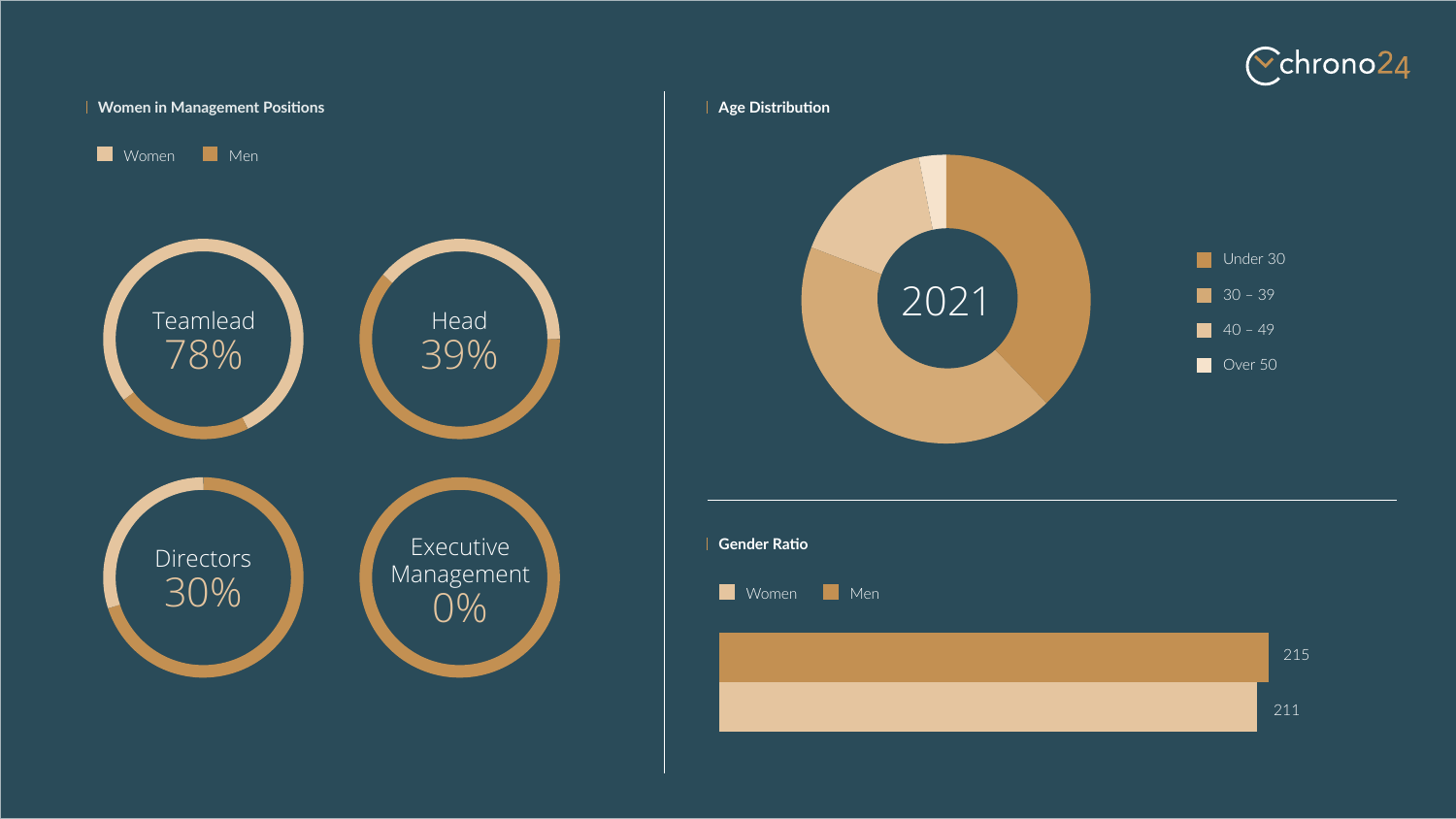<span id="page-7-0"></span>

# EMPLOYEE AND BUILDING SKILLS AND COMPETENCIES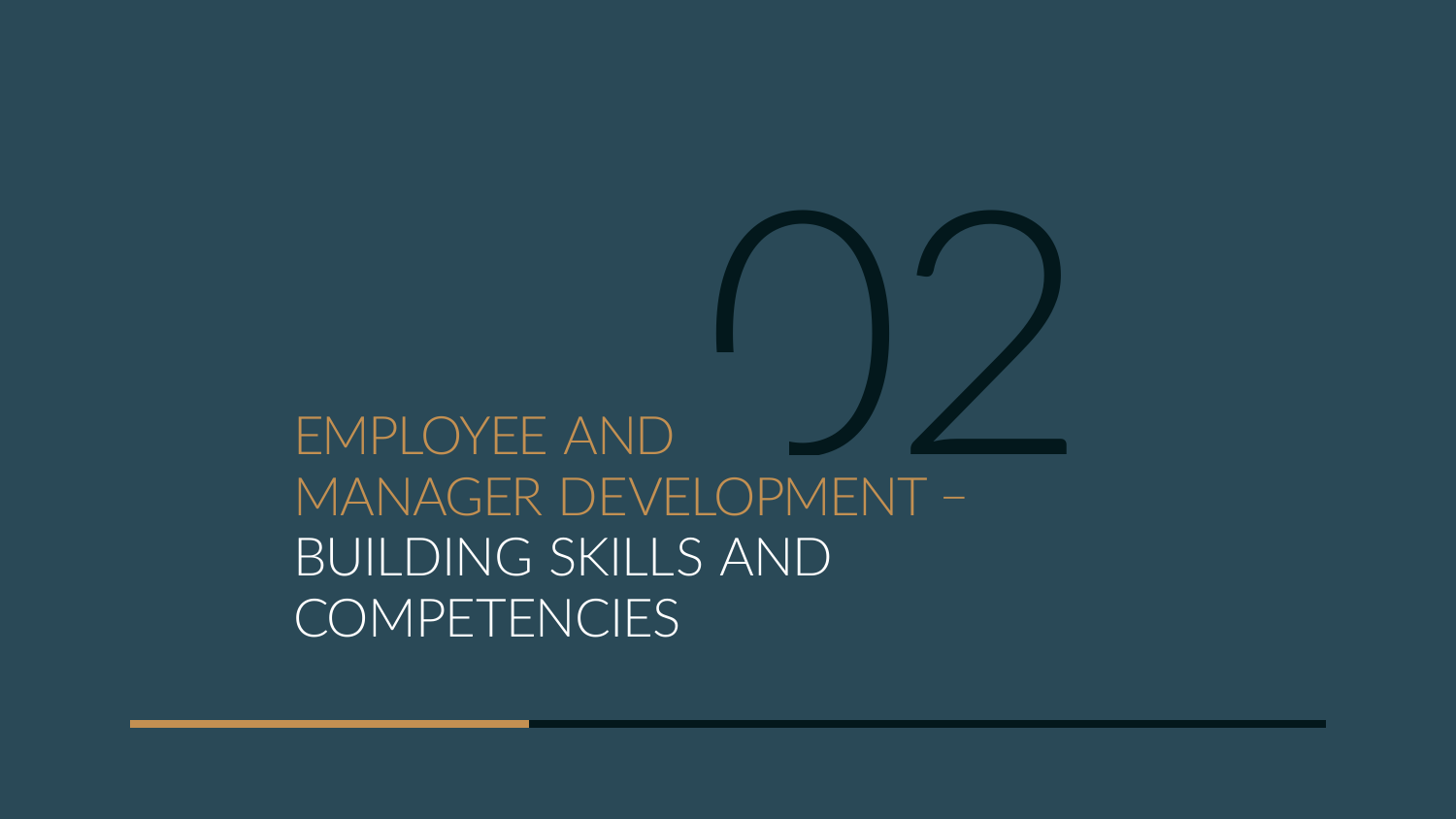

#### **What Personnel Development Means to Us**

Our marketplace, customers, and business are complex, as are our company goals and challenges. In order to face these head-on, we approach the development of our employees' skills and competencies in a targeted manner. Moreover, we work to create a business culture that enables all team members to reach their individual and collective potential. Since 2020, Chrono24 has a people development department focused entirely on this work.

 $\rightarrow$  We think about development within the context of the business demands we all face.



- $\rightarrow$  We design and establish reasonable, goaloriented development formats, measures, tools, and processes.
- $\rightarrow$  We are the contact point for employees and managers to seek support, inspiration, and advice regarding the creation of development plans.

## **Employee and Manager Development: Building Skills and Competencies**

### **"Personal Development at Chrono24" – Paths & Processes**

At the start of 2021, we rolled out our "Personal Development at Chrono24" scheme, a key factor in our long-term growth as a business. This is comprised of concrete development pathways and processes. It serves to orient our employees, open up new perspectives, and motivate both personal and professional development.

Whether one's path leads from a junior to senior role within the same department or in the direction of a managerial or specialist role is decided on an



**We know that it's our employees who make our business so unique and successful. Their passion, abilities, and skills are what make us strong. Our future is in their hands, which is why we encourage their continued growth and development.** 

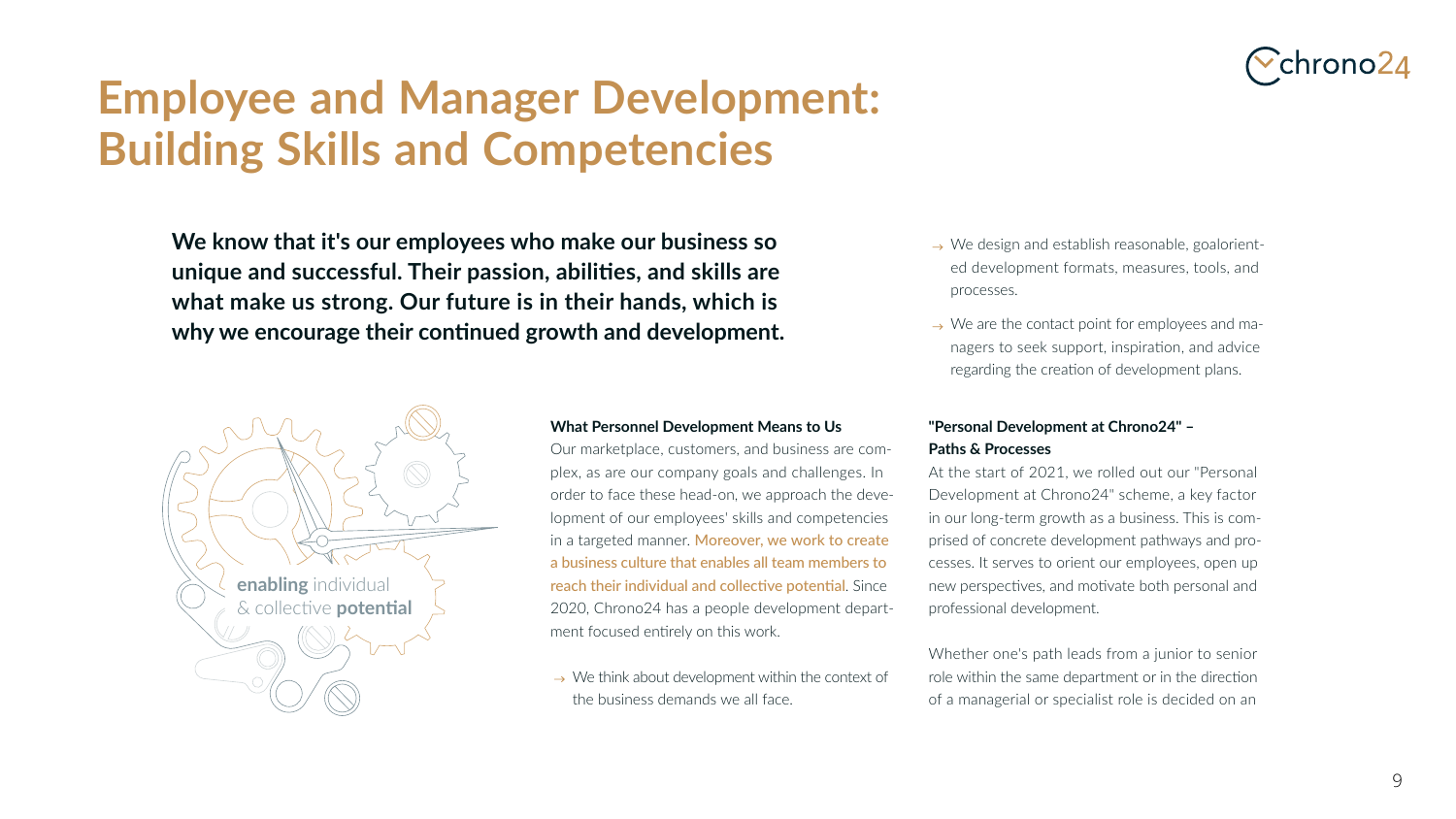

The People Academy is designed for all employees, the Leadership Academy for managers, and the Business Academy offers every department the opportunity to offer subject-specific training to the wider team. We remain in regular contact with all levels of various departments via set meetings, topic-specific and informational events, and appointments with individual employees as well as management.

Content from the Chrono24 Academy can be adapted and formatted to meet specific needs and thus enables our employees and managers to acquire the skills required to grow in their functions and roles. Our employees already have access to an e-learning program that we plan to expand further.

This is supplemented by additional face-to-face trainings and workshops. The Leadership Academy was recently launched and includes an initial leadership training course designed in response to a companywide survey on the current status of leadership com-

### Cchrono24

#### **The Chrono24 Library**

is a carefully curated and constantly growing collection of literature relevant to our business. Our library is available at two locations for those curious to learn more.

petencies. The course aims to teach leadership skills and works to transmit them to everyday working life through mutual exchange.





individual and situational basis. Together with the people development department, employees and their managers have open discussions to identify their strengths, define development goals, and determine which measures will help each individual fulfill their development plan – both personally and professionally. This process is supported by continuous feedback and open dialogue.

#### **"Chrono24 Academy & Library" – Training, Workshops, Books, and More**

By establishing the Chrono24 Academy – comprised of the People Academy, Leadership Academy, and Business Academy – we have created a platform that provides a targeted collection of development measures and tools for employees and managers.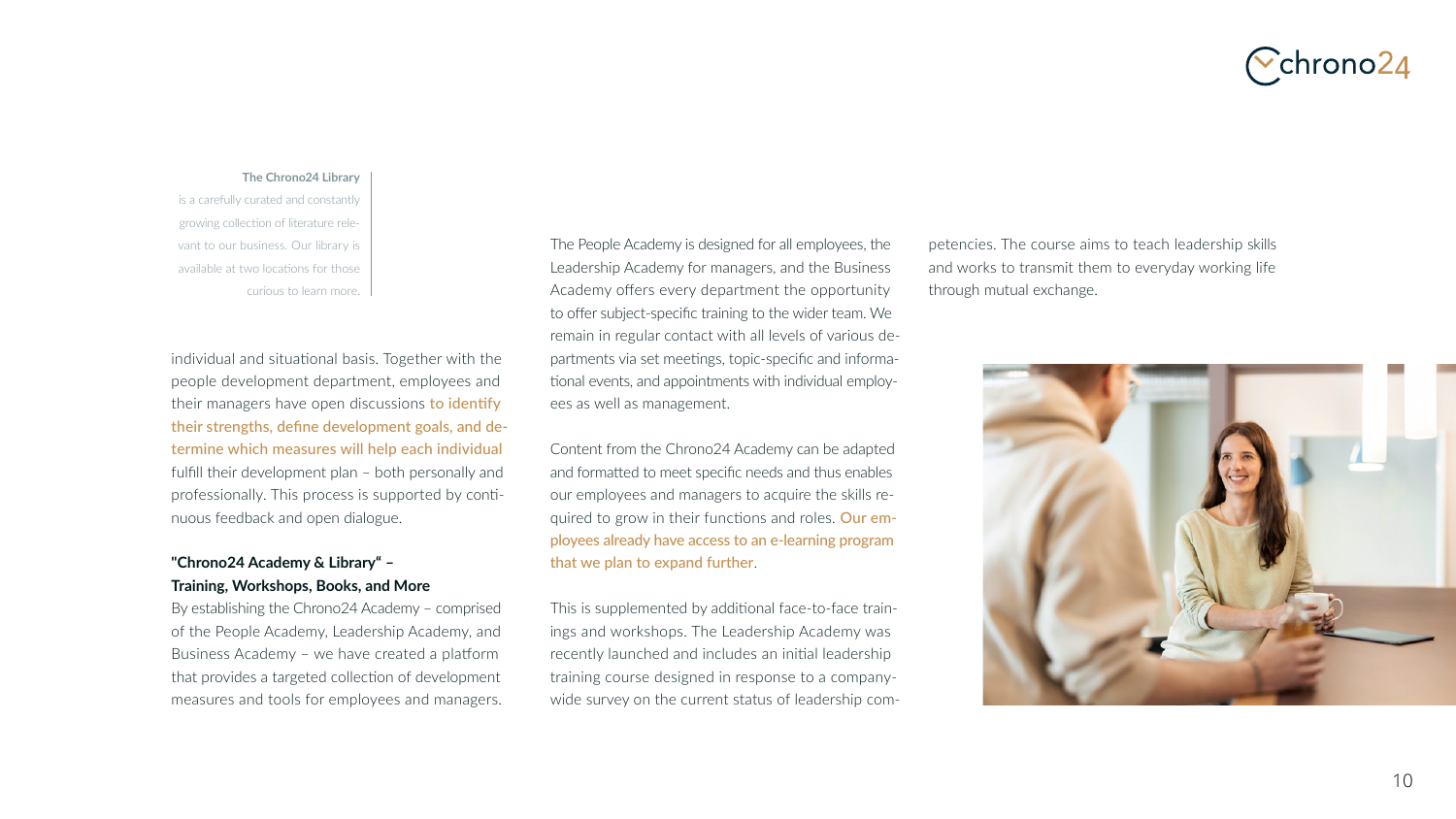#### **Coaching**

Personnel development is hard to imagine without coaching. Teasing out individual issues and challenges and defining development goals often requires oneto-one support.

We collaborate with two competent and experienced external coaches who help employees and managers deal with the challenges inherent in their everyday working lives. Managers, in particular, are encouraged to take advantage of coaching at any time to tackle their specific areas of development.

This service is also available for employees who find themselves in challenging situations. The people development team and one's direct line manager are the first points of contact to access coaching services.





#### **Where are we headed?**

First and foremost, we want more! We want to continue expanding what we have to offer employees and managers when it comes to personal development. We want to be *innovative*, creative, and bold in our thoughts and actions in this area. We want to create a working environment that encourages the development of each employee as an individual, as well as part of a larger team and organization.

What skills and competencies will make us succeed today and in the days ahead? How do we support future-oriented leadership? How can we encourage effective and efficient teamwork? How do we want to think, feel, and act to uniquely shape Chrono24's culture? We look forward to answering these questions together!

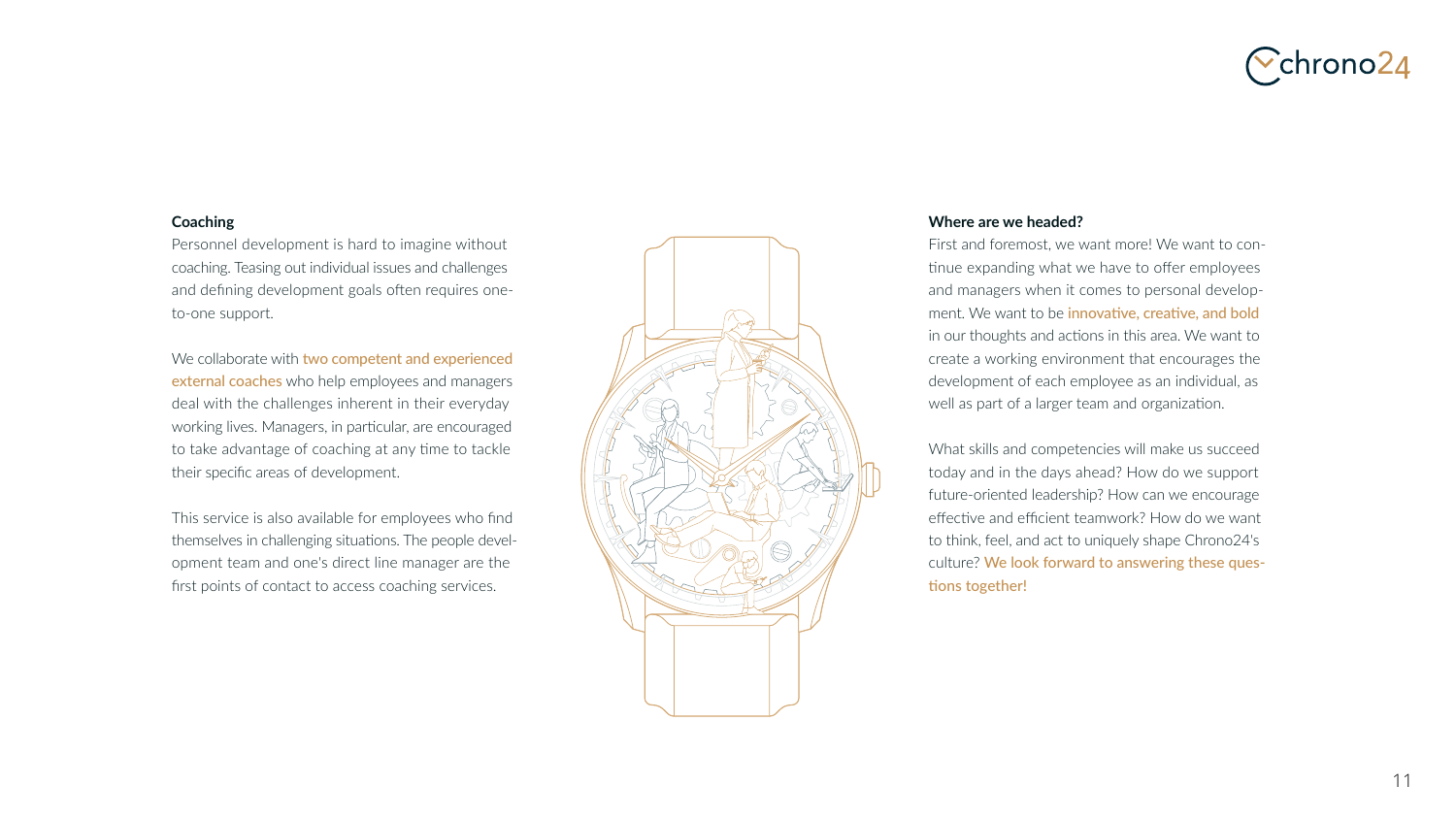# <span id="page-11-0"></span>SECURITY AND DATA PRIVACY -A TOP PRIORITY

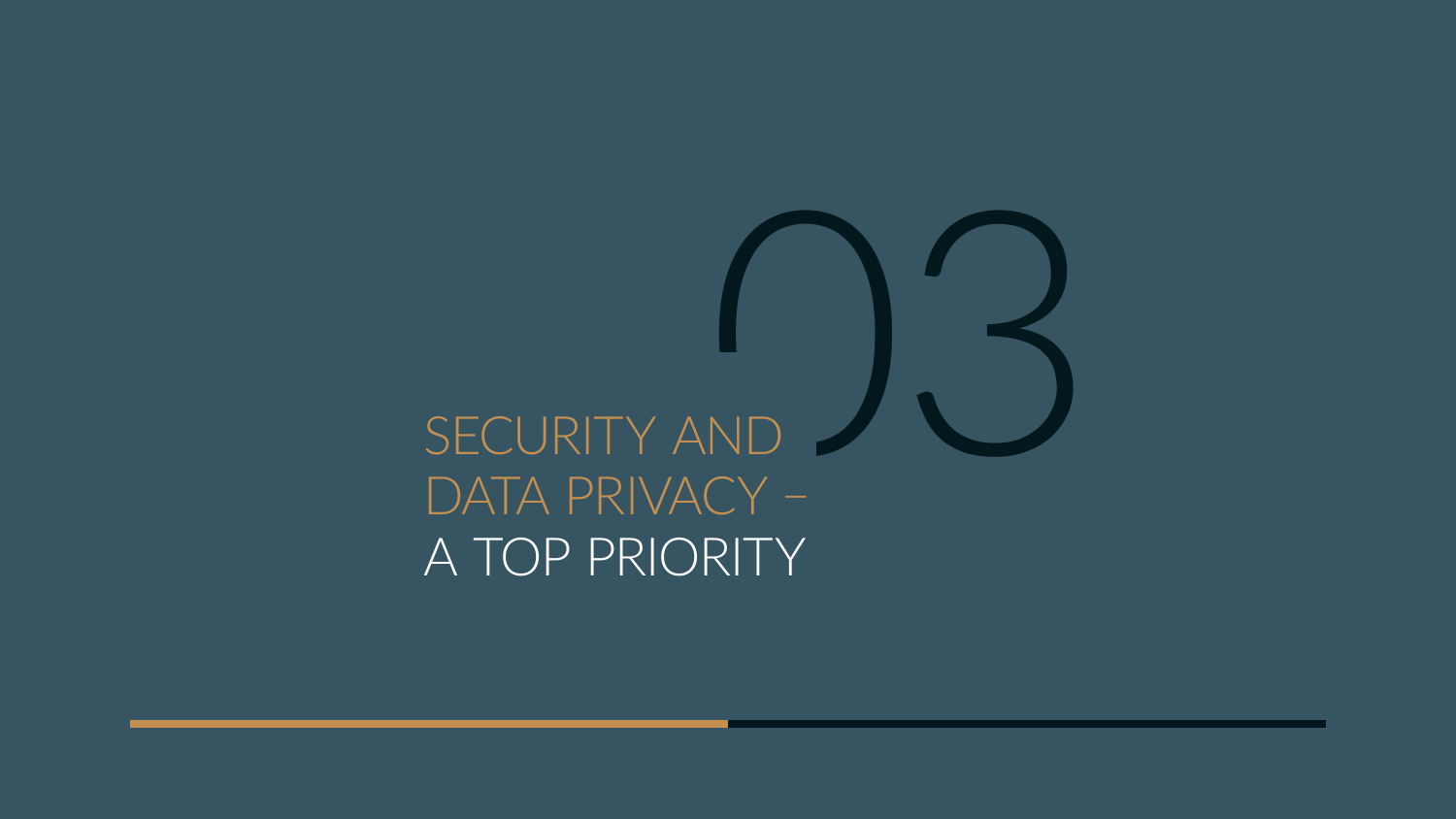### **Security and Data Privacy: A Top Priority**

With this in mind, we have **integrated data protection** and information security requirements into the early stages of our continued development processes.

**Independent Security Checks** Independent security testing is essential to ensure our security measures are as effective as possible. Thus, we subject our platform to comprehensive security penetration testing at regular intervals - most recently in 2021. We also operate a bug bounty program, which place and any relevant certifications.  $\Box$  involves independent third parties continuously



Moreover, we have experts from several disciplines supporting the development team during every phase of the process, as required.

We operate our marketplace using our own servers located at datacenter service providers in Germany. When selecting service providers, **we pay close attention to the security measures** they have in checking our platform for vulnerabilities. Any reported weaknesses are evaluated, prioritized, and processed according to a set of defined criteria.

In 2021, an external service provider carried out a security penetration test of our office infrastructure in order to check our defenses against internal attacks. This was accompanied by a phishing test to improve user awareness.



**We are aware that our online marketplace can only continue to develop safely if potential threats to the confidentiality and integrity of our customer data and platform stability are identified and analyzed as quickly as possible.**

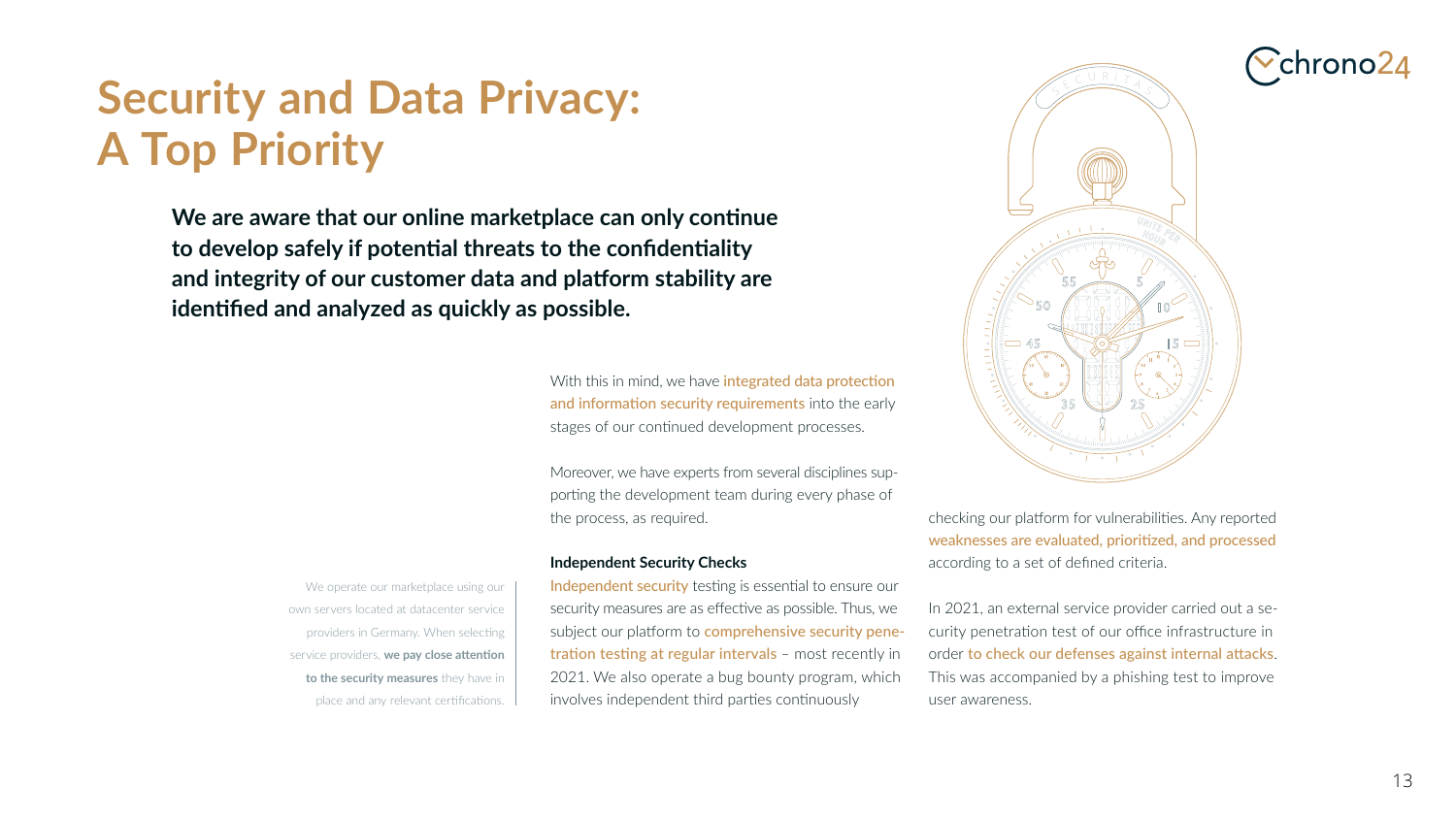### **Security Training**

As part of our preparations for the ISO 27001 certification planned in 2022, we have updated our *infor*mation security training program. This training is mandatory for every new employee.

In 2021, the path toward certification of our information security management system according to ISO 27001 was set. This is due to be completed in the first half of 2022.

Achieving these security goals is supported by **struc**tured information security organization and a clear set of policies. The information security officer's quar-

### Cchrono24

The data privacy of our users is absolutely critical. Many of our employees come into contact with our users and their data on a daily basis. Therefore, these employees receive additional, individualized training and support from our internal experts to guarantee the secure processing of our users' data.

#### **Governance and Compliance**

We also have a **data privacy team** made up of members with both technical and legal expertise. This team advises internal stakeholders and supports the further development of our products. They regularly perform internal audits and commission external providers to review our data protection management at regular intervals.



terly reports to management make up the core of this organization, along with the continued development of our information security management system and information security coordination board, which is comprised of representatives from the marketplace's most important departments.



Security Training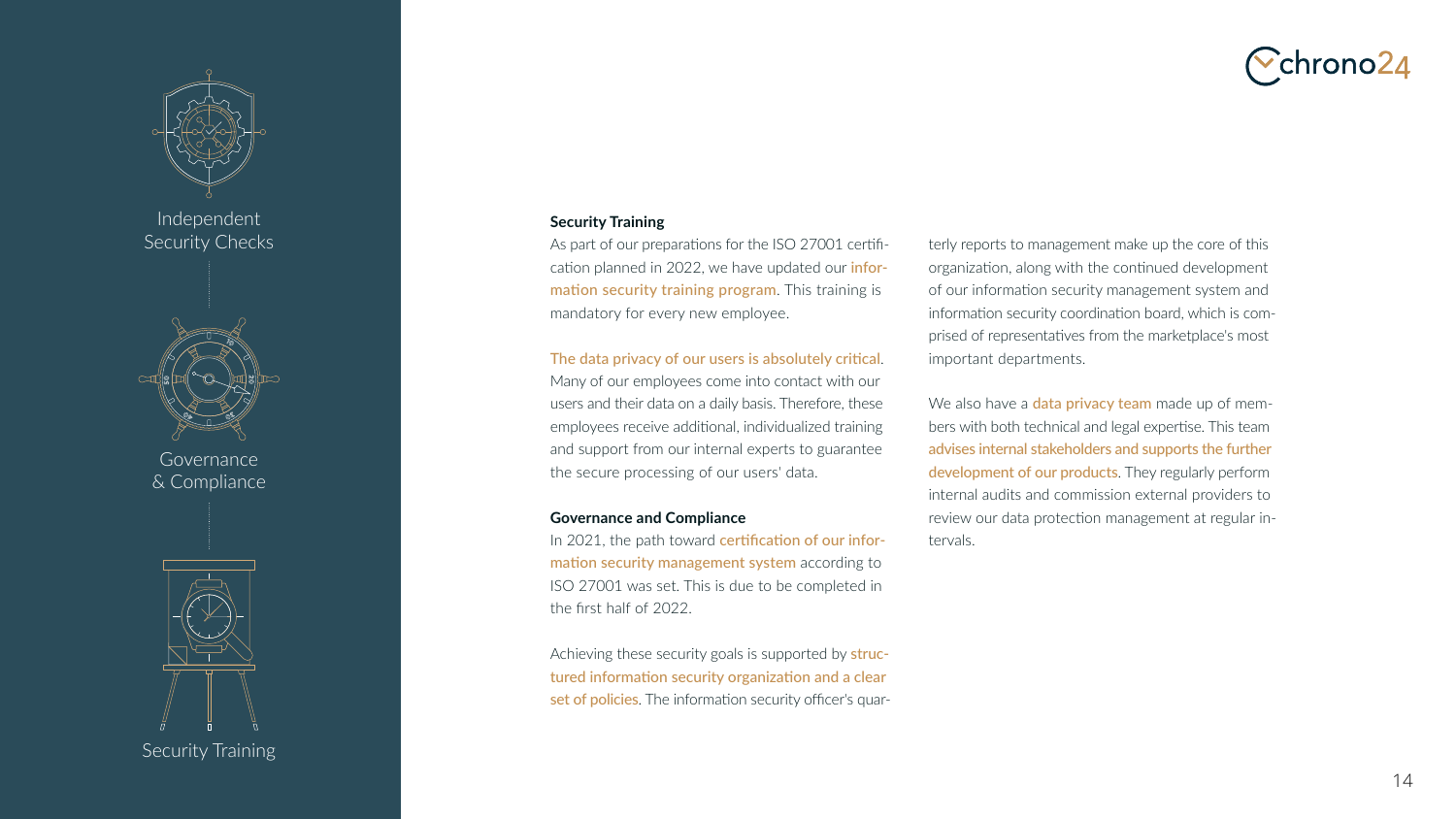<span id="page-14-0"></span>COMPLIANCE – COMPLIANCE –<br>PREVENTING CORRUPTION AND MONEY LAUNDERING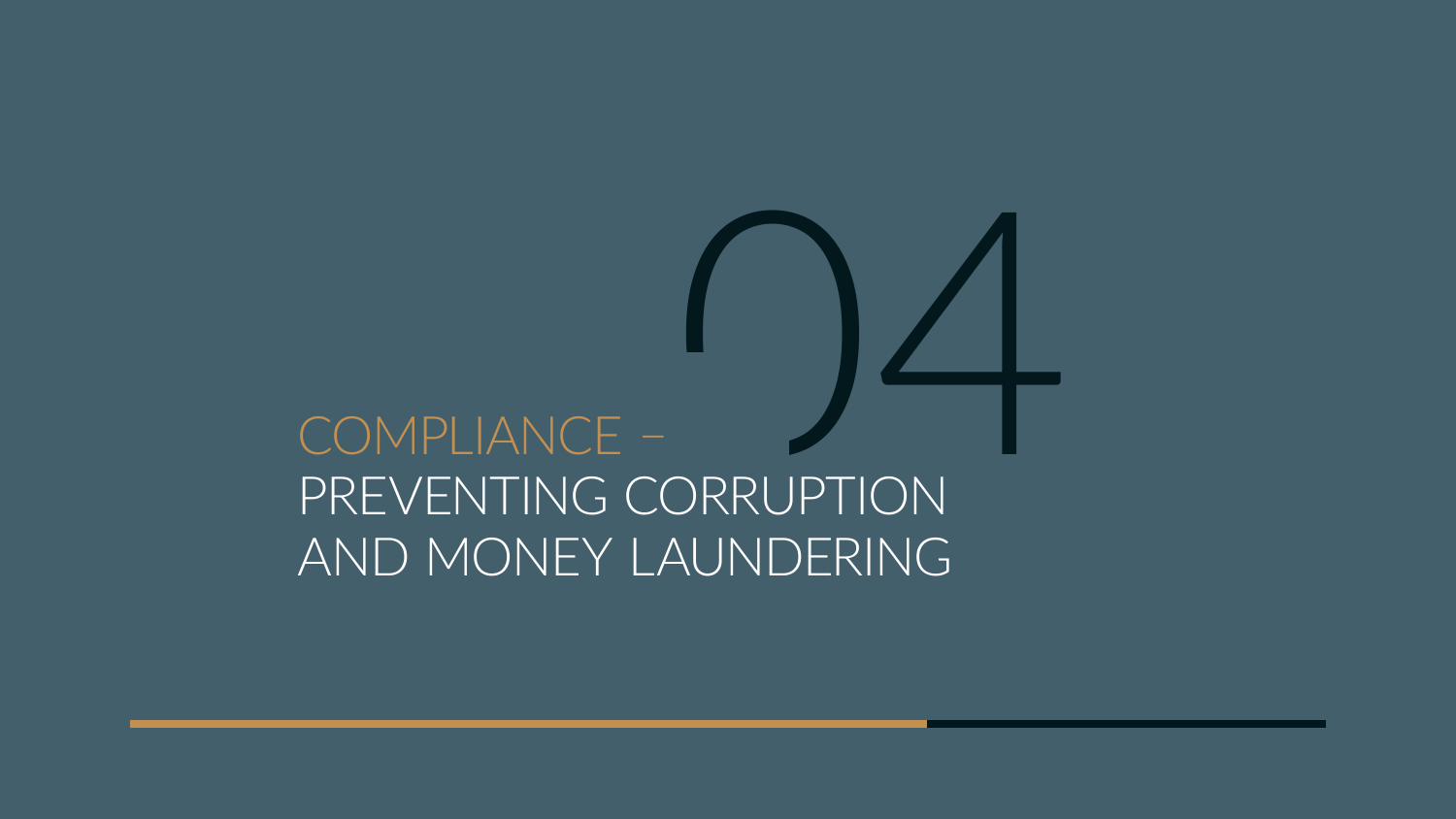

### **Compliance: Preventing Corruption and Money Laundering**

Our employees must report any irregularities or anomalies - such as the obvious preference of a specific dealer by a Chrono24 employee – to their supervisor, the money laundering officer, and the chief compliance officer (CCO). We also offer a whistleblower hotline, which enables employees to report suspicious activity anonymously. We are working on making this available to third parties going forward.

Moreover, we are introducing **measures to ensure** our dealers comply with certain rules, similarly outlined in a Code of Conduct. If dealers fail to comply with these rules, they will face penalties, up to and including exclusion from the platform.

For this reason, we have our **Code of Conduct (CoC)**, a defined set of rules that must be complied with during every business transaction and by every Chrono24 employee, particularly those in management. Every employee is given a copy of the Code of Conduct as part of the onboarding process, and the most current version is always accessible via the intranet.

We encourage our employees to be vigilant, only conduct business with trusted partners, and to consider and report all gifts, when necessary. We also support employees in assessing suspicious cases through the use of organizational instructions and guidelines that provide pointers and rules to identi fy and prevent fraud using appropriate measures.



All of these measures will be rolled out across all companies within the group during the first half of the year. Together with the chief compliance officer, the management team agrees on appropriate compliance measures and provides all necessary



**As members of the luxury goods trade, we are not only obliged to, but it's in our best interest to identify and prevent corruption and money laundering.** 

We have already taken **various measures to prevent money laundering**. For instance, we have a 13-member team that works to identify fraudulent documents and suspicious listings so that fictitious transactions can be prevented.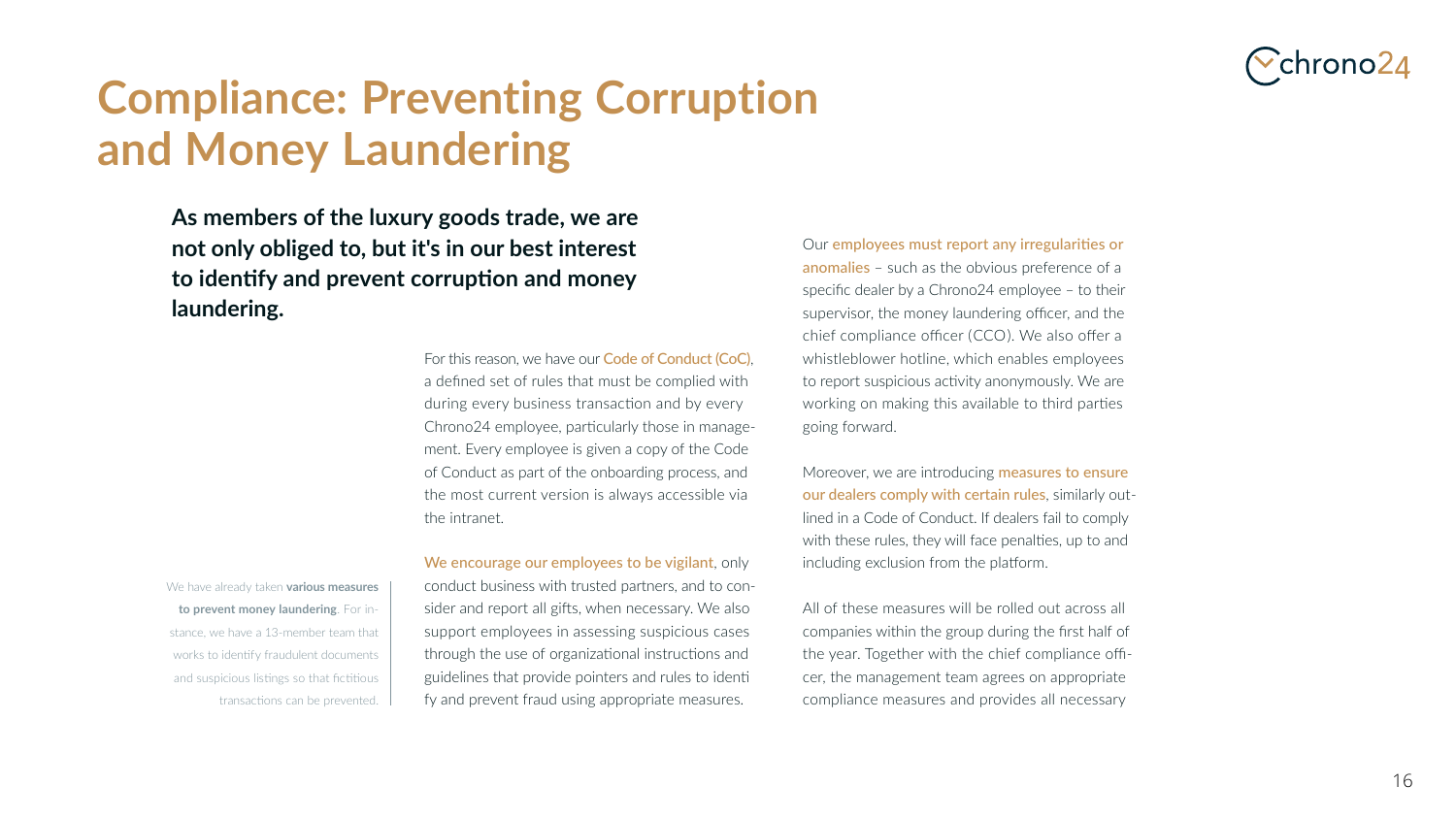resources to ensure they are adhered to. The CCO reports directly to the management team, and provides the CEO and CFO quarterly updates on all matters related to compliance. Every policy in this area is issued and signed on behalf of the management team. This "tone from the top" approach signifies management's express commitment to the area of compliance and ensures that employees are continuously reminded of the importance of these issues.

In addition to the organizational instructions and guidelines, the CCO is also responsible for **developing train**ing content to assist employees in identifying irregularities and anomalies. New employees receive training in a wide range of compliance-related topics, including:

- $\rightarrow$  Compliance basics
- $\rightarrow$  Fraud prevention
- $\rightarrow$  Money laundering
- $\rightarrow$  Financing terrorism

These training courses take place at regular intervals and are **mandatory** for all employees.

We are also planning the development of a compliance management system (CMS) that will guarantee observation of all rules, thus ensuring a sustainable compliance culture. It should also help us *identify and minimize* risks of significant violations in a timely manner.

In the course of this year, we are planning to further expand the compliance department. We intend to hire another compliance officer to support the CCO in the areas of risk analysis and CMS monitoring.













Our fraud prevention team checks all private seller listings and requests photos of each watch set to a specific time. This ensures the listed watch actually exists and is not a fake. The fraud prevention team also carries out similar checks with commercial dealers at random. Anyone who visits the website furthermore has the option of reporting a suspicious listing.

![](_page_16_Picture_3.jpeg)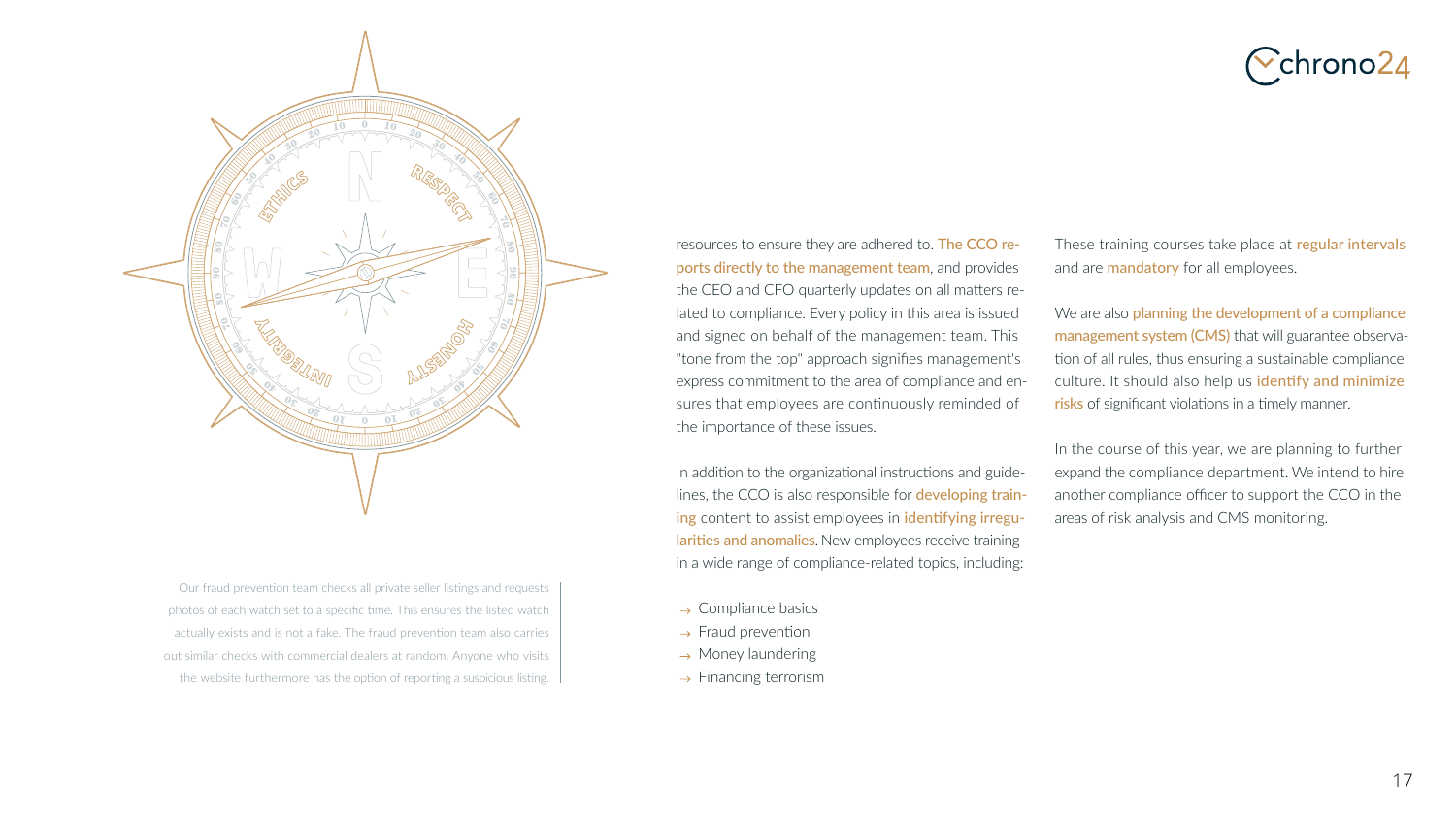# TAX POLICY – IN LINE WITH ALL

<span id="page-17-0"></span>![](_page_17_Picture_1.jpeg)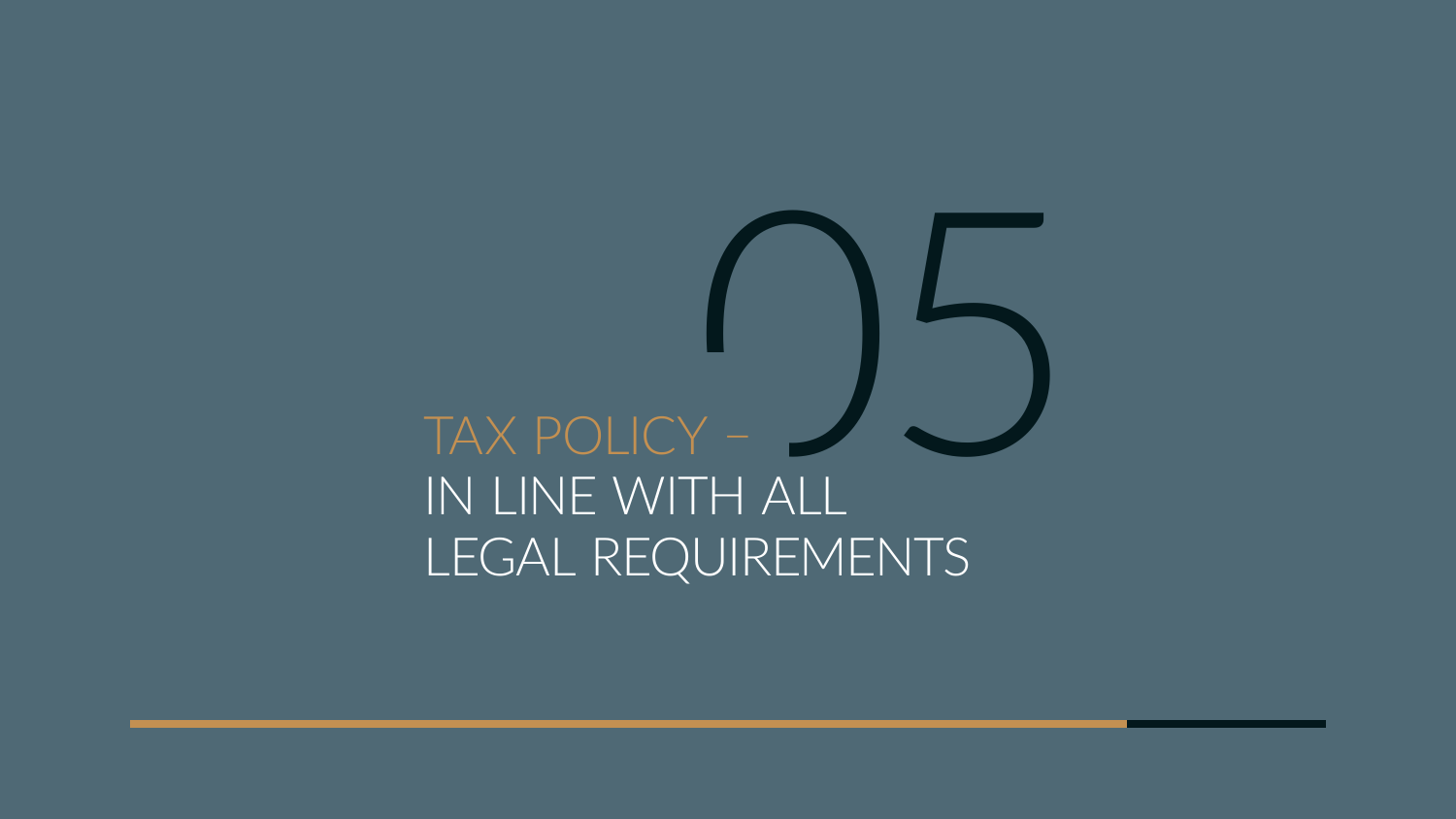![](_page_18_Picture_10.jpeg)

**STEPHAN KNIEWASSER** CFO

![](_page_18_Picture_9.jpeg)

### **Tax Policy – In Line With All Legal Requirements**

#### **Tax Policy**

We are a responsible taxpayer and take our social responsibility seriously when it comes to making financial contributions to the wider community. Compliance with all legal requirements is an essential part of our founding principles, and our Code of Conduct requires employees to adhere to all applicable laws and regulations.

It is through complying with all the rules that govern our peaceful coexistence and economic order that we are able to make a socially conscious contribution. Therefore, it is a key part of our ethos to respect all relevant tax laws, regulations, and guidelines not only in Germany, but also in all other countries in which we operate. We are committed to proper conduct in regards to taxation in each indi-

![](_page_18_Picture_5.jpeg)

We reject the use of aggressive tax planning to reduce group-wide tax rates and the artificial structuring that goes with it.

policies apply to both Chrono24 and MPN.  $\parallel$  vidual market. **Chrono24 GmbH** ("Chrono24") is a 100% subsidiary of MPN Marketplace Networks GmbH ("MPN"). As such, all of the following

The management team of each company within the group is responsible for compliance with tax legislation, and we always take these matters into account when making important business decisions. In this area, we rely on internal employees with specialist knowledge as well as the expertise of external tax consultants.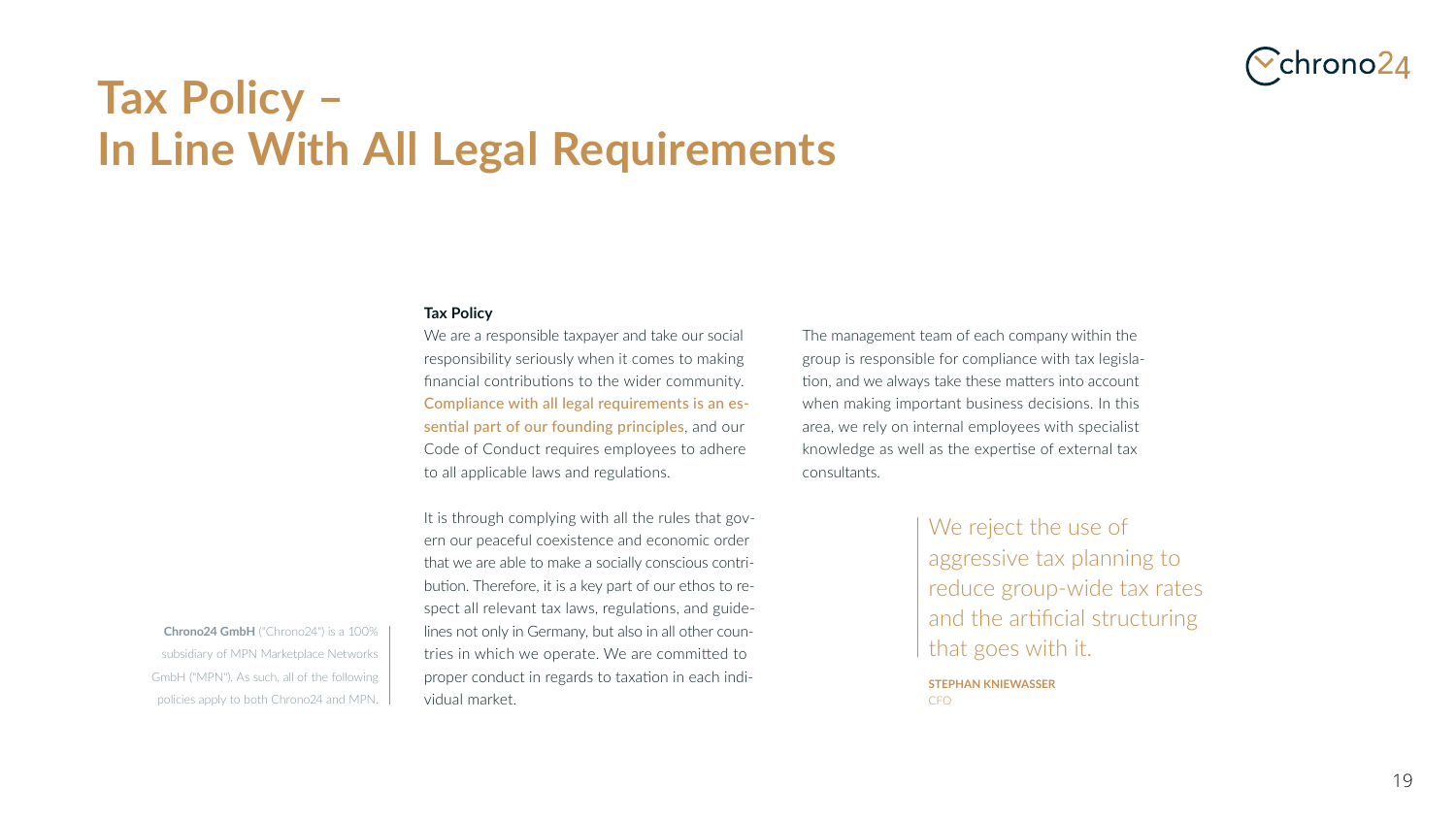![](_page_19_Picture_8.jpeg)

![](_page_19_Picture_0.jpeg)

#### **Tax Governance, Control, and Risk Management**

We ensure compliance with all applicable tax legislation by continuously fulfilling our national and international duty to cooperate, namely to declare, notify, report, and register for tax purposes. Comprehensive compliance is achieved through use of an established Tax Compliance Management System (TCMS) that accounts for corresponding tax regulations. With these measures, we are minimizing, or ideally eliminating, our prosecution risk as well as other risks that threaten our survival as an entity. The TCMS is supplemented by an anonymous reporting procedure. The management team of each respective company within the group is responsible for the TCMS.

or penalties, and damage to the reputation of MPN and the associated long-term injury to our relationship with the authorities.

Due to the large number and frequency of changes to tax legislation, and given our overall low risk threshold when it comes to tax issues, we regularly review, minimize, and eliminate tax risk using an efficient risk management system. Such risks include additional tax payments (interest, surcharges, etc.), fines

### Cchrono24

Our human and technical resources are organized in such a way that they comply with all relevant tax regulations. We ensure we are able to act and respond via regular specialized training for relevant personnel as well as continuous access to necessary databases and the expertise of external tax consultants. The necessary transfer of information within MPN is guaranteed through the use of appropriate controls, guidelines, and training.

![](_page_19_Picture_7.jpeg)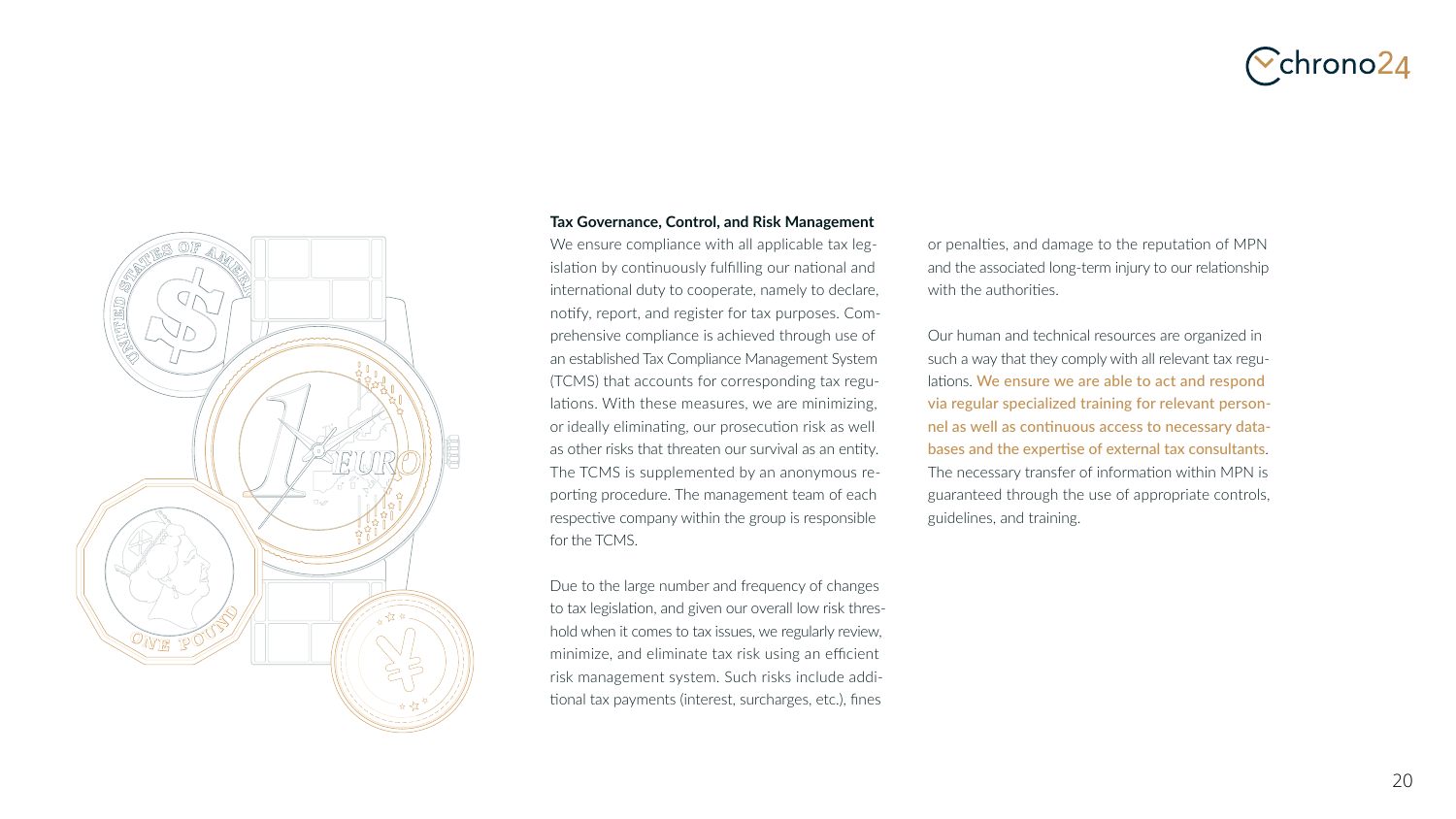![](_page_20_Picture_12.jpeg)

![](_page_20_Picture_0.jpeg)

### **Stakeholder Engagement & Management of Tax Issues**

We aim to have a constructive and open relationship with all responsible tax authorities. Maintaining mutual trust and cooperative correspondence with tax authorities is high on our list of priorities. We ensure this by rapid, punctual, and accurate communication. This not only provides timely legal security with regards to appropriate tax assessment, but also counteracts our stakeholders' potential tax concerns.

![](_page_20_Picture_4.jpeg)

#### **Country-By-Country Reporting**

Our business subscribes to the principle, "tax follows business." This means that we approach our overall business planning with the express goal of optimizing processes independent of fiscal considerations. We reject the use of aggressive tax planning to reduce group-wide tax rates and the artificial structuring that goes with it. If it becomes necessary to set up a subsidiary in a low-tax country, this will be done for operational purposes only and not to avoid taxation. In terms of our international business activities, we always aim to pay taxes and make contributions in accordance with laws at the location where value is added.

In view of our international operations and the presence of subsidiaries both inside and outside of the European Union, it is necessary to regularly examine whether internal transaction pricing is appropriate and in line with the arm's-length principle. We strictly follow the OECD guidelines and BEPS action points in this area.

Germany, the Netherlands, Hong Kong, and the USA are the main tax jurisdictions in which we are active. Since the foreign subsidiaries are of secondary importance and we are not obliged to prepare a countryby-country report according to Section 138a of the German Tax Code and BEPS action point 13, we will forego the publication of key figures and instead refer to the respective annual reports.

![](_page_20_Picture_9.jpeg)

![](_page_20_Picture_10.jpeg)

![](_page_20_Figure_11.jpeg)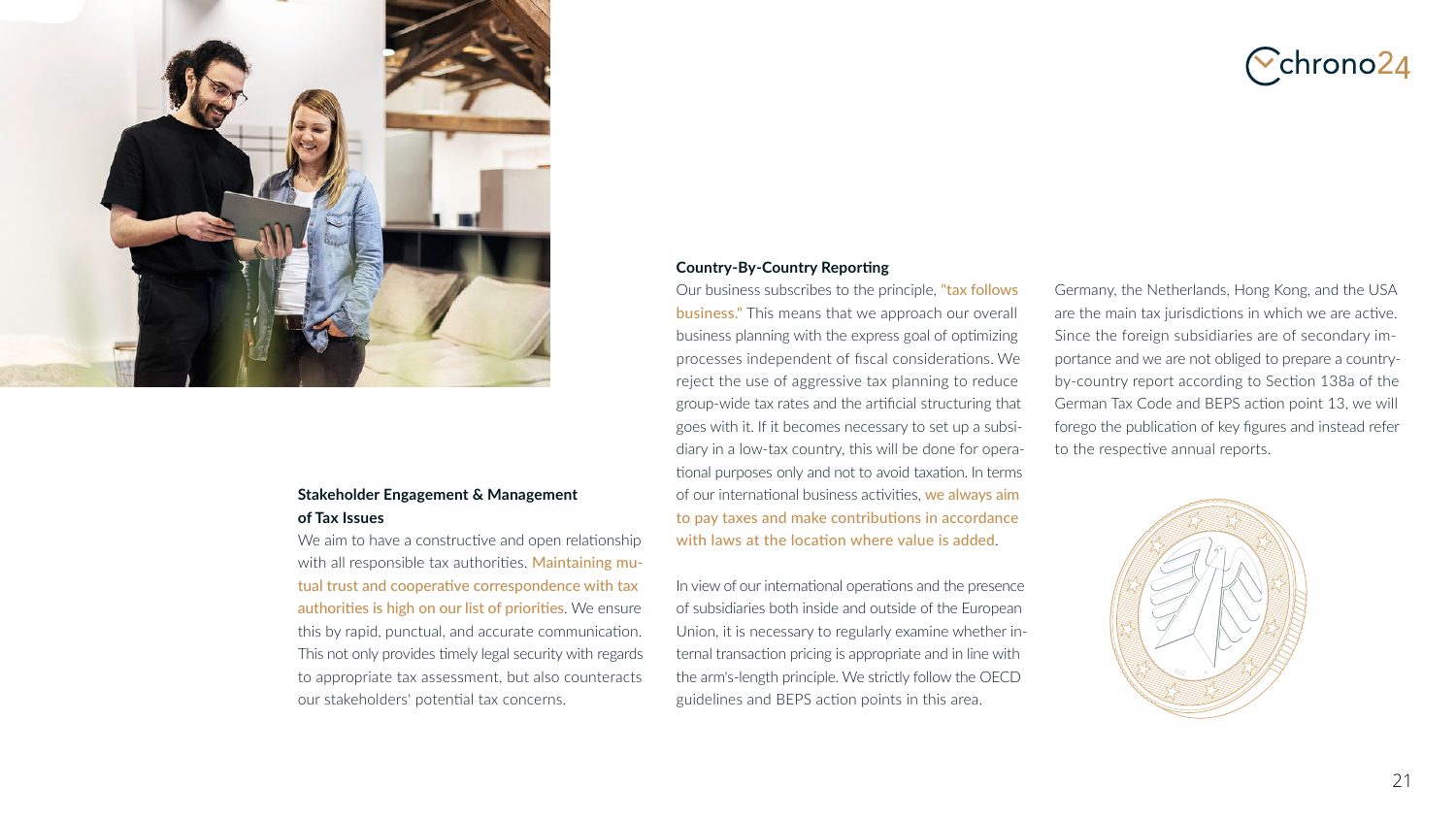# <span id="page-21-0"></span>ENERGY -SUSTAINABLE AND RENEWABLE

![](_page_21_Picture_1.jpeg)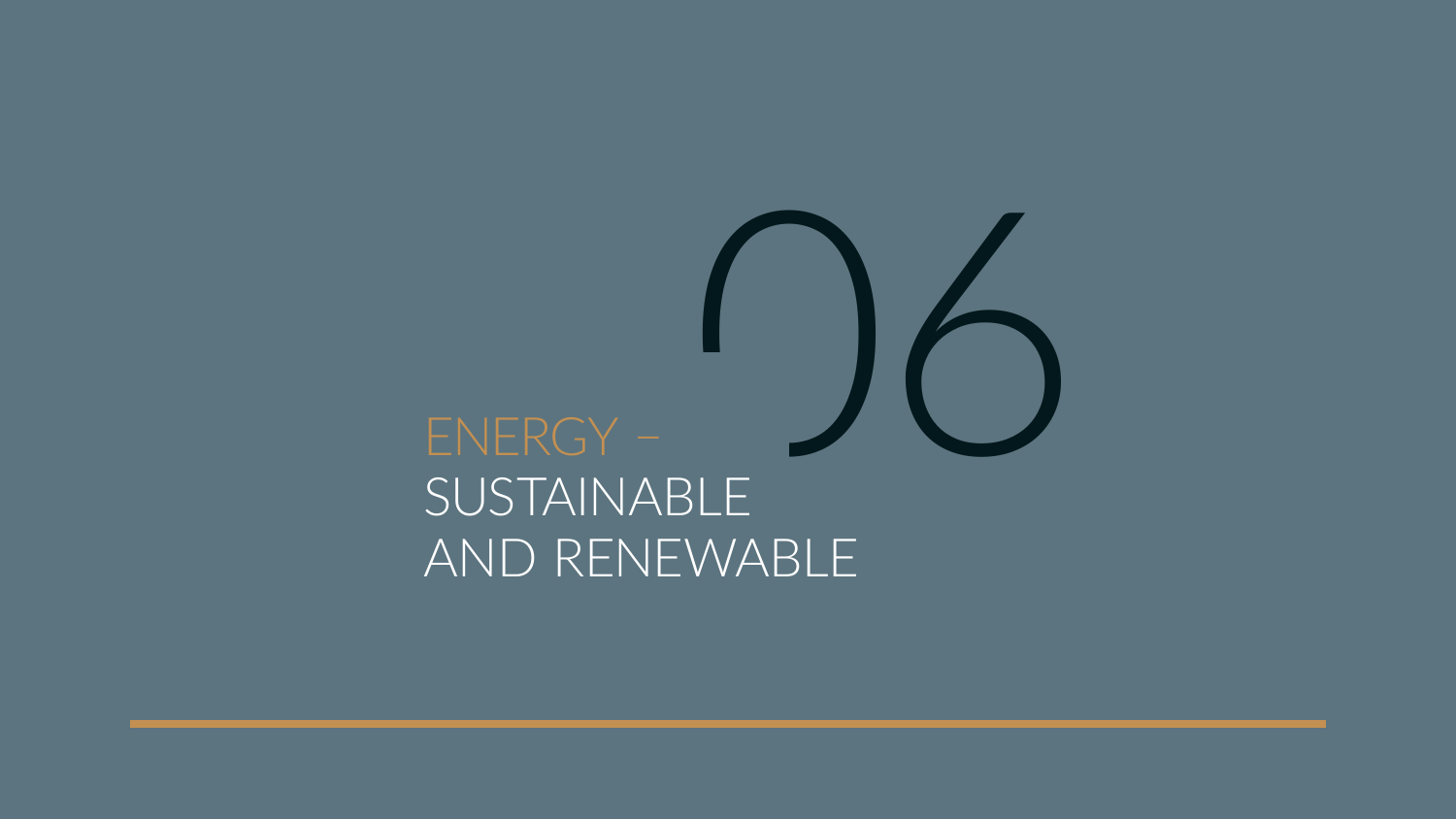### **Green energy powering our [offices in Germany](https://about.chrono24.com)**

![](_page_22_Picture_10.jpeg)

![](_page_22_Picture_11.jpeg)

![](_page_22_Picture_13.jpeg)

Comparison: in use in 2021 and goal for 2022

### **Energy: Sustainable and Renewable**

In 2021, we took an important first step toward using renewable energy sources by powering our headquarters in Karlsruhe, Germany with 57% green electricity certified by TÜV Nord, among others.

At least 70% of our provider's electricity is from environmentally-friendly new sources, resulting in zero CO2 emissions and promoting the expansion of renewable energy supplies. Moreover, our provider has no stake in any nuclear or coal companies and supports the continued development of new wind and solar systems.

We have set another ambitious goal for this year: We want to switch our entire German headquarters over to green energy and exclusively source our power from renewables. Furthermore it is our aim to introduce a centralized control system for the heating and lighting in our offices with the aim of better managing our energy use and reducing it over time.

![](_page_22_Picture_6.jpeg)

As an IT and e-commerce company, electricity is one of our most important resources, which is why this

move toward greener energy is only the beginning of our journey toward becoming a more sustainable

business.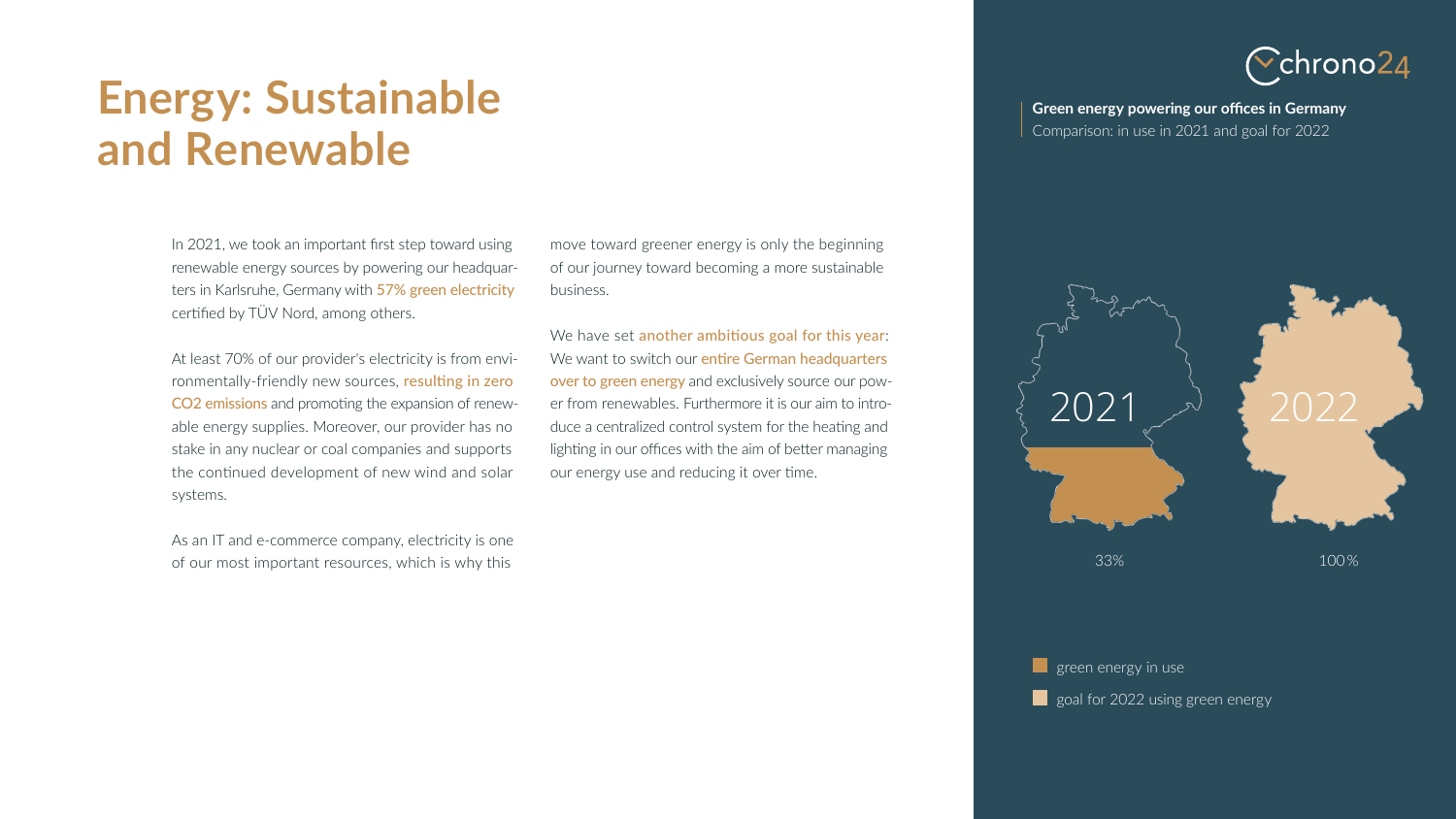### **Impressum/ legal notice**

#### **Publisher**

Chrono24 GmbH Haid-und-Neu-Str. 18 D-76131 Karlsruhe Germany https://www.chrono24.com https://about.chrono24.com

#### **Get in touch**

+49 721 966 93 0 +49 721 966 93 990 info@chrono24.com

#### **Illustrations/Images**

Steffen Mackert Sebastian Heck

![](_page_23_Picture_7.jpeg)

![](_page_23_Picture_8.jpeg)

![](_page_23_Picture_9.jpeg)

![](_page_23_Picture_10.jpeg)